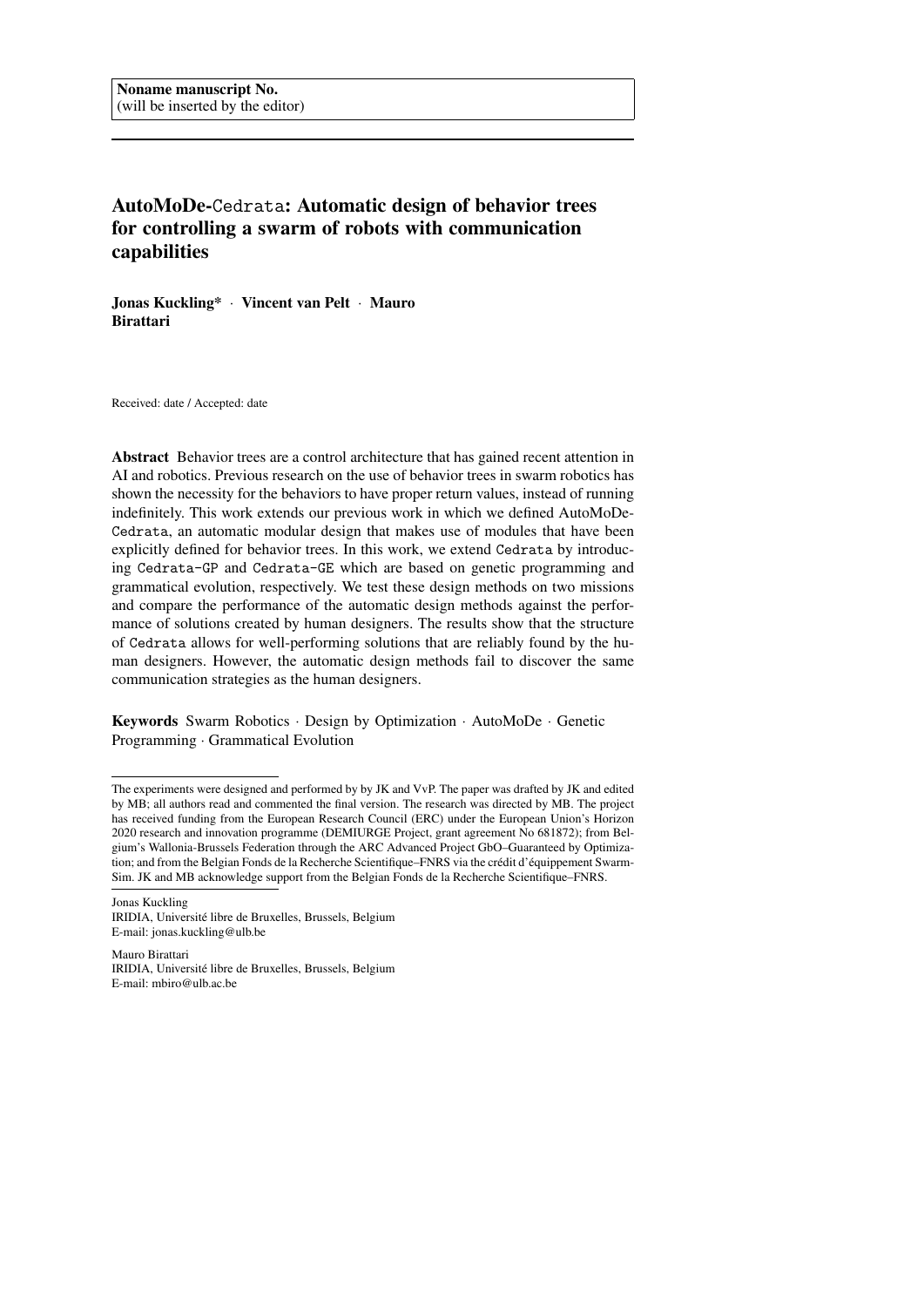# 1 Introduction

Swarm robotics is a research area that combines robotics and swarm intelligence, and that is recognized as a promising approach for controlling large groups of robots [1–11]. Robot swarms are self-organizing decentralized systems, consisting of relatively simple robots that cooperate to achieve a goal that would not be achievable for each individual robot alone. The collective behavior of the robot swarm emerges from the interactions between the robots themselves and between the robots and the environment [12]. One challenge of swarm robotics is the difficulty of designing control software for the individual robots, so that the desired collective behavior emerges [13].

One approach to the design of control software for robot swarms is manual design, in which a human designer creates the control software. However, only few and limited principled approaches to manual design exist [14–22] and no general methodology has yet been proposed. As a result, most manual design approaches rely on trial and error, a time-consuming, costly, and often error-prone strategy [23, 24].

Other approaches rely on the use of an optimization algorithm and can be broadly categorized in two categories: semi-automatic design and fully automatic design (although hybrid approaches exist) [10]. In semi-automatic design, a human designer uses an optimization algorithm as a tool to design the control software. The designer specifies the problem and defines the parameters of the optimization algorithm. They observe the optimization process and adjust the problem specification or the parameters of the optimization algorithm until the result is satisfactory. While the semiautomatic approach alleviates some drawbacks of manual design, the involvement of a human designer still entails similar challenges: as long as no general principled approach exists, much of the performance depends on the experience and domain knowledge of the human designer.

In contrast, in fully automatic design, the role of the human designer is reduced to the problem specification. After receiving the problem specification, the fully automatic design process searches for a satisfactory solution without any further human intervention [10]. This lack of human intervention also implies that no missionspecific domain knowledge can be incorporated into the design process. Indeed, any fully automatic design method needs to be able to address not only a single mission, but a class of missions [13].

Fully automatic design often produces the control software off-line, i.e., the software is designed using simulations and only the final resulting control software is uploaded onto the real robots for evaluation. While this approach offers many advantages, like speeding up the design process through faster-than-real-time simulations and parallelization of simulation processes and no need for hardware availability for the design process, it suffers from one major drawback, the reality gap. The reality gap is the inherent difference between the simulation and the real environment and often manifests itself in the form of a performance drop [?]. Not all methods are affected equally by the reality gap [?].

Francesca et al. proposed to look at the reality gap problem akin to the biasvariance trade-off [25]. They hypothesized that design methods with a very large and fine-grained action space ("low bias") are more prone to overfit the simulation context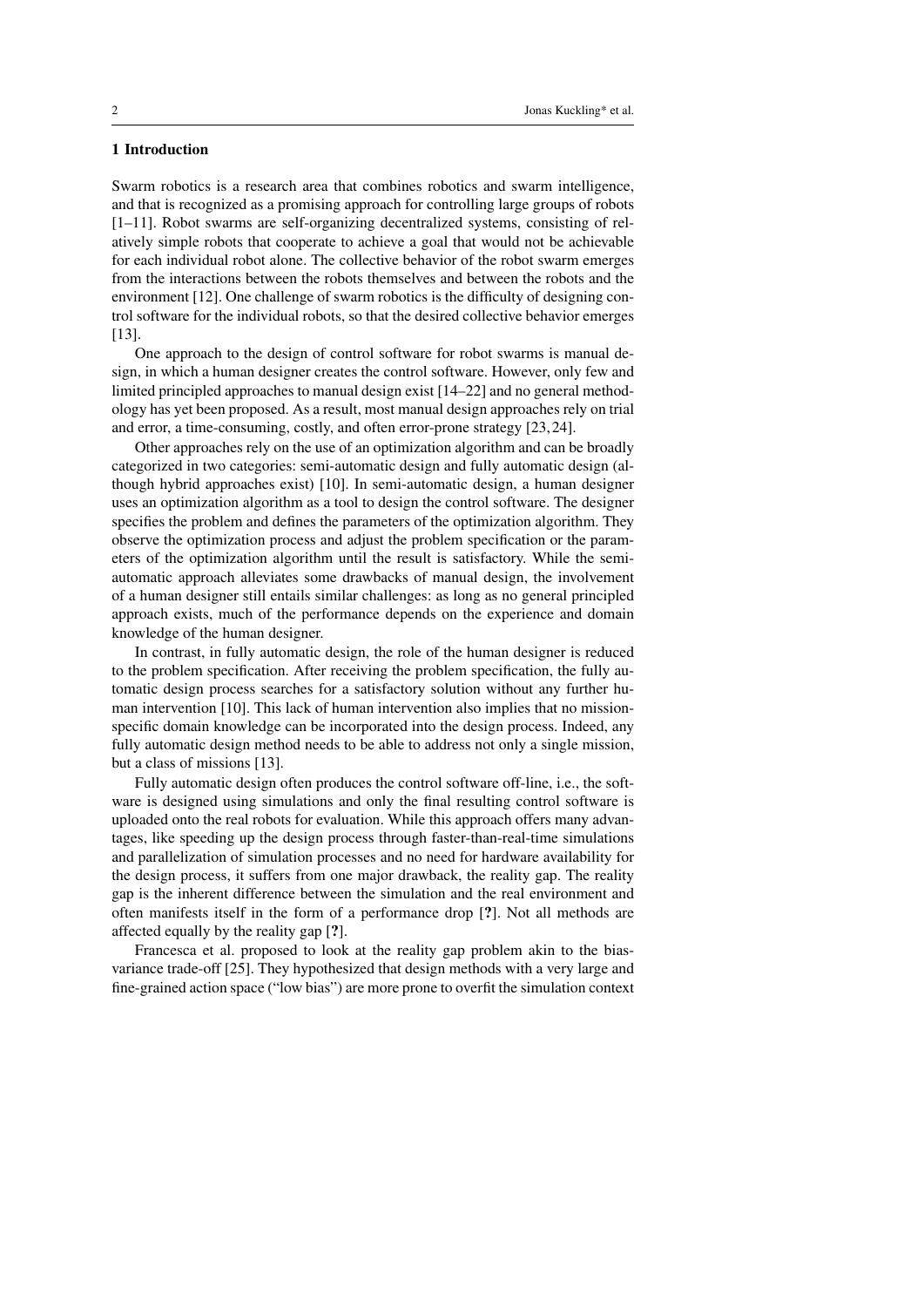("high variance"). By restricting the space of possible behaviors ("introducing bias"), it should be possible to produce software that is more robust to the reality gap. Based on this hypothesis, they proposed AutoMoDe, a class of automatic modular design methods. In automatic modular design, a set of pre-defined modules is assembled and fine-tuned into more complex control software by an optimization algorithm. The first method of this class is Vanilla, an automatic modular design approach that crosses the reality gap satisfactorily [25]. Chocolate extends Vanilla by using Iterated Frace [26] as the optimization algorithm to assemble a finite-state machine with up to four states and sixteen transitions from a set of six behavioral modules (mapped to the states of the finite-state machine) and six conditions (mapped to the transitions of the finite-state machine) [27]. Other AutoMoDe methods vary or extend the capabilities of Chocolate. Gianduja [28], TuttiFrutti [29], or Arlequin [30] introduce new software modules, that extend the capabilities of the robotic platform, e.g., by enabling direct communication, color detection or the use of artificial pheromones. Waffle [31] allows the design process not only to control aspects of the control software but also of the hardware capabilities of the robot. IcePop [32] investigates the use of local search-based optimization algorithms. Maple [33] and Cedrata [34] are design methods that use behavior trees [35] as the target architecture.

The work presented in this paper extends [34], which introduced Cedrata. Our previous work showed that the modules and architecture of Cedrata allowed for well-performing solutions, but the optimization algorithm (Iterated F-race) had problems finding these solutions. In this work, we investigate additionally the use of two other optimization algorithms, namely genetic programming [36] and grammatical evolution [37].

#### 2 Related work

Behavior trees are a control architecture that originates from video games [38], but which since has found applications in fields such as artificial intelligence or robotics [39]. In this work, we follow the behavior tree definition of Marzinotto et al. [35].

In this framework, behavior trees are a control architecture whose structure can be described as a directed acyclic graph and that operate on a tick that is created with a fixed frequency *ftick* by an implicitly defined root node. Every time a tick is generated, it traverses the tree, activating the nodes that it visits. The inner nodes of the tree are called control-flow nodes and control the way that the tick takes through the tree. The leaf nodes can be either an action node that executes a single time step of a behavior or a condition node that checks a condition of the environment.

After activating, each node in a behavior tree returns the tick to its parent along with one of three possible return values (*success*, *failure*, *running*) that determine the further way that the tick takes through the tree. Condition nodes can return *success* or *failure*, depending on whether or not their associated condition is met. Action nodes usually return *running*, *success* or *failure*, if the action takes longer than one time step or if the robot is in a state that can be classified as success or failure with regard to the associated action or behavior. The control-flow nodes receive the return value of one of their children nodes and determine if they either pass the tick to another child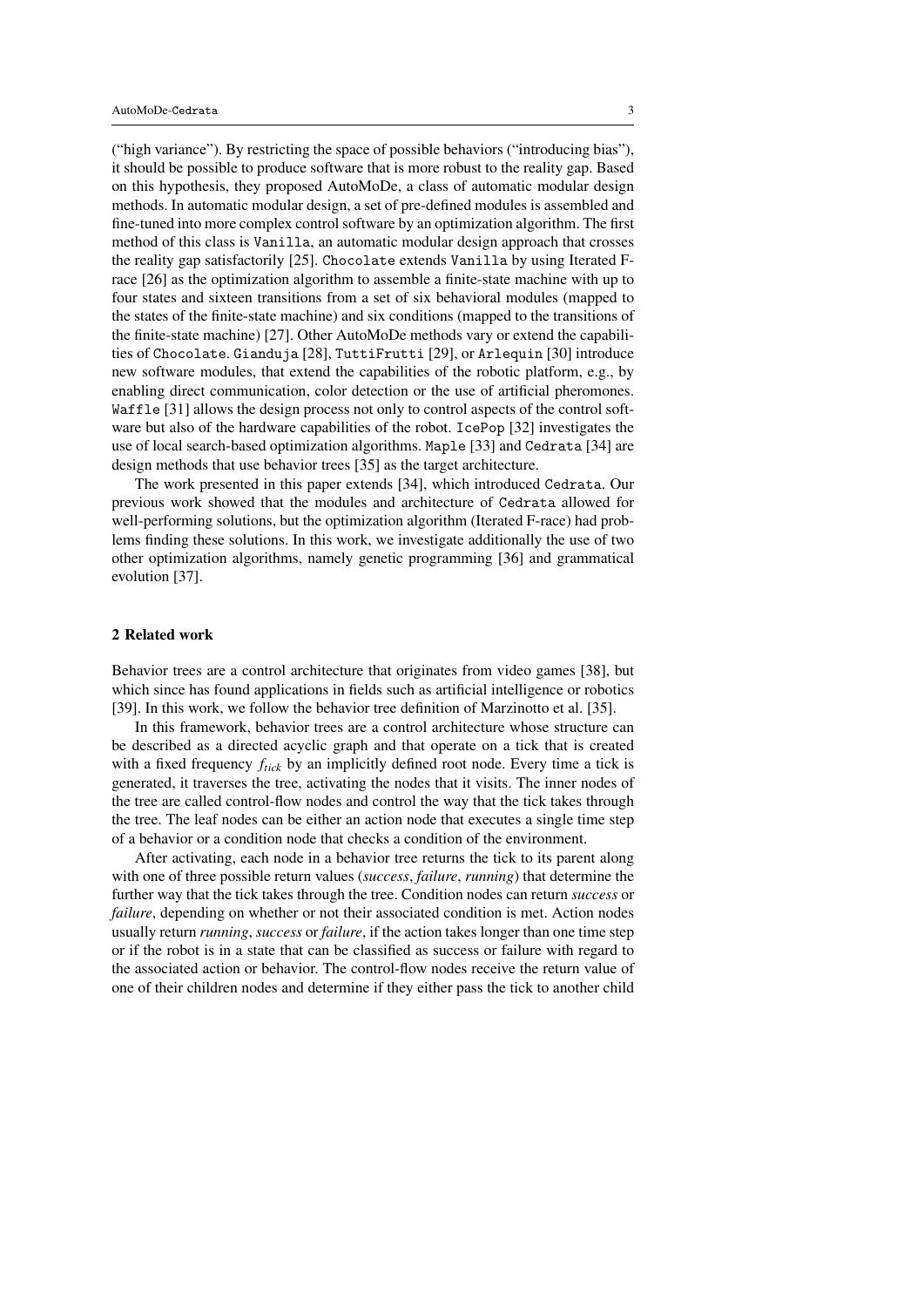or to its parent, together with a return value. In this work, we consider the following control-flow nodes: selector (?), sequence  $(\rightarrow)$ , selector\* (?\*), sequence\*  $(\rightarrow^*)$ . For a detailed and formal definition of all nodes, see [35].

Ligot et al. have proposed Maple, an automatic modular design method that assembles modules into a restricted behavior tree architecture [33]. Maple utilizes the same modules as Chocolate [27]. As these modules have originally been conceived for finite-state machine, they do not offer any states that could be characterized as*success* or *failure* and can therefore only return *running*. The authors propose a very restricted architecture that can successfully incorporate these modules. Results showed that Maple could produce solutions that performed adequately, but that the architecture limited the space of possible solutions and that some well-performing solutions found by Chocolate could not be represented within the restricted architecture of Maple. This work highlighted the need for modules that have proper return values.

Other works that have applied behavior trees to swarm robots include the works by Jones et al. [40, 41]. In [40], Jones et al. evolved behavior trees for a swarm of kilobots. In that work, the authors defined only atomic actions that are executed for a single tick and then always return *success*. This necessitates the inclusion of a *repeat* node that can repeatedly tick its children, allowing these actions to be executed more than once consecutively.

In another work, Jones et al. evolved behavior trees onboard of a swarm of Xpucks [41]. The actions in these behavior trees are also atomic, as they perform a singular write to the blackboard. For the onboard evolution, however, each robot performs a design process using genetic programming to create behavior trees. At regular intervals, the best performing behavior tree is selected as the current control software for the robot.

Another approach to the design of control software in the context of swarm robotics was proposed by Neupane and Goodrich [42]. They used distributed grammatical evolution to design behavior trees for a swarm of simulated robots.

GESwarm is another design approach that uses grammatical evolution [43]. In that work, the authors proposed an automatic design method that can design a foraging behavior for a swarm of footbot robots. The control software is represented as a set of policies that map conditions and the current behavior to actions of the robot. The behaviors that the robot can select exhibit similar properties as the behaviors of Chocolate, namely that they are simple and can run potentially endlessly, without any implicit success or failure states.

Communication-based behaviors have been used in many works in swarm robotics. With Gianduja, Hasselmann et al. were able to show that an automatic design process can automatically assign a semantic to messages that do not have meaning a priori [28].

## 3 AutoMoDe-Cedrata

Originally, we presented Cedrata in [34]. For the convenience of the reader, we describe again the method here.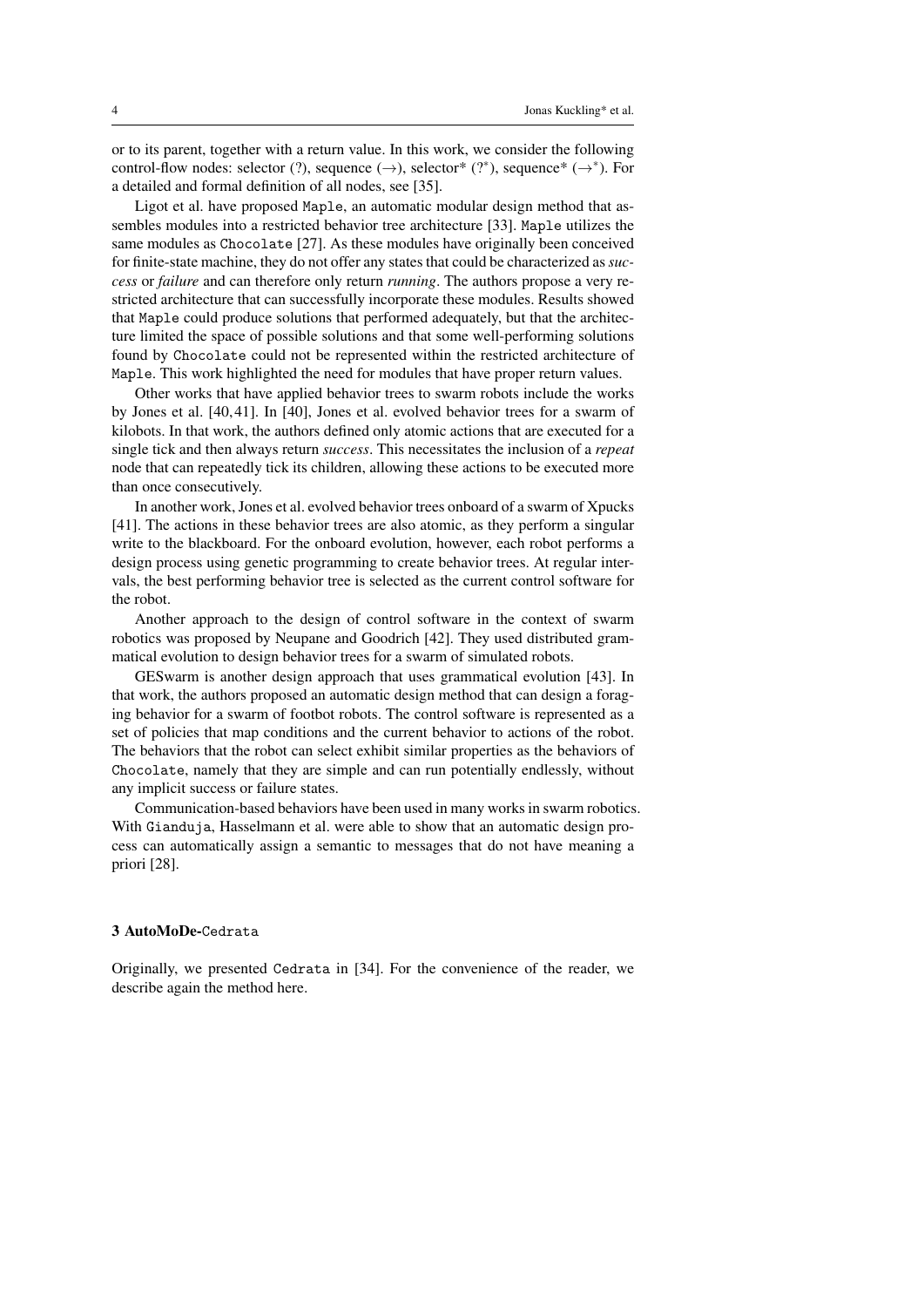| <b>Sensors</b>                                                         | Variables                                                   |
|------------------------------------------------------------------------|-------------------------------------------------------------|
| Proximity                                                              | <i>prox</i> $\in$ [1,8], $\angle q \in [0, 2\pi]$           |
| Ground                                                                 | $gnd \in \{0, 0.5, 1\}$                                     |
| Range-and-bearing                                                      | $n \in \mathbb{N}, r \in [0.5, 20], \angle b \in [0, 2\pi]$ |
|                                                                        | $n_s, r_s, \angle b_s$ , for $s \in \{1, , 6\}$             |
|                                                                        |                                                             |
| Actuators                                                              | Variables                                                   |
| Signal broadcast                                                       | $s \in \{0, 1, , 6\}$                                       |
| Wheels                                                                 | $v_l, v_r \in [-v, v]$ , with $v = 0.16$ m/s                |
| $\cdot$ $\cdot$ $\cdot$<br>$\mathbf{r}$<br>100<br>$\sim$ $\sim$ $\sim$ |                                                             |

Table 1: The E-puck reference model RM2.2 used by Cedrata [44].

Control cycle period: 100 ms

## 3.1 Reference model

The reference model RM2.2, on which Cedrata is based, is shown in Table 1 [44]. The robot is equipped with eight proximity sensors, three ground sensors and one range-and-bearing board for sensing and two sets of actuators: the range-and-bearing board to send messages and two wheels with differential drive. The reference model formalizes the way that the control software has access to these sensors and actuators. The control software can set the speed of the two wheels of the robot independently. It also always sends a signal value *s*, that can be equal to 0, which is a special value that means *no signal* and that is sent by default, or an integer in {1,...,6}. Similar to [28], signal values do not have a particular semantic, instead, it is the role of the design process to assign semantics to the signals. For the sensors, the reference model provides an aggregated vector (in the form of magnitude and direction) over all proximity readings and a single aggregated ground reading. The reference model also provides access to the number of neighboring robots *n* and a vector to their center of mass. Similarly, it provides the number of messaging robots and a vector to the center of mass of the messaging robots, for each signal  $s \in S$ . The control cycle period is 100 ms, that is, every 100 ms the sensors are updated and the control software is invoked, generating a new tick in the behavior tree.

## 3.2 Modules

Based on the reference model RM2.2, we defined fourteen modules—seven behavior modules and seven condition modules. In the following descriptions of the signalbased conditions and behaviors, the set of signals {1,...,6} will be denoted *S*. Some modules can use a special value *any* that is activated if any of the signals in *S* is received. The set  $S^* = S \cup \{any\}$  will denote the sets used by these modules.

Behaviors are associated to action nodes and allow the robot to interact with the environment. The action nodes can return *success* or *failure* if the behavior ends in a state that it considers being a success or a failure. Otherwise, they return *running*. The behavior modules are defined as follows:

Exploration The robot performs a random walk. It moves straight until it perceives an obstacle in front of itself. Then the robot turns on the spot for a random number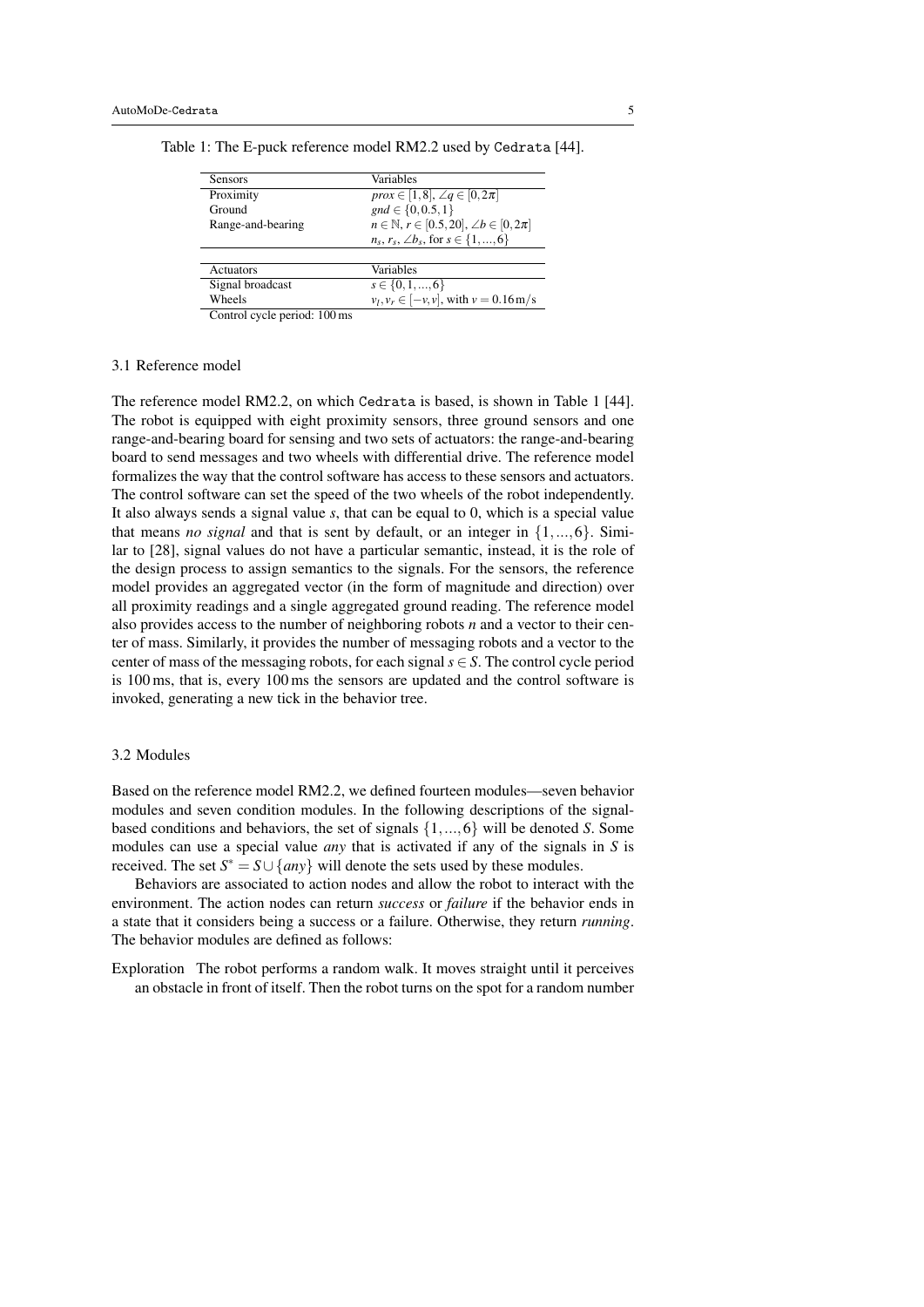of time steps in  $\{0, ..., \tau\}$ , where  $\tau \in \{1, ..., 100\}$  is a tunable parameter. This behavior always return *running*.

Stop The robot stays still. This behavior always returns *running*.

- Grouping The robot tries to get closer to its neighbors by moving in the direction of the geometric center of its neighbors. If the number of neighbors becomes greater than  $N_{max}$ , the behavior returns *success*, where  $N_{max}$  is a tunable parameter. If the number of neighbors becomes smaller than *Nmin*, the behavior returns *failure*, where *Nmin* is a tunable parameter. Otherwise, it returns *running*. The speed of convergence is controlled by the tunable parameter  $\alpha \in [1, 5]$ . The robot moves in the direction  $w = w' - kw_0$ , where  $w'$  is the target component and  $kw_0$  is the obstacle avoidance component. If robots are perceived, then  $w' = w_{r\&b} = (\alpha \cdot r, \angle b)$ , otherwise  $w' = (1, \angle 0)$ .  $kw_0$  is the obstacle avoidance component, with *k* being a constant fixed to 5 and  $w_0$  defined as  $w_0 = (prox, \angle q)$ .
- Isolation The robot tries to move away from its neighbors by moving in the opposite direction of the geometric center of its neighbors. If the number of neighbors becomes smaller than *Nmin*, the behavior returns *success*, where *Nmin* is a tunable parameter. If the number of neighbors becomes greater than *Nmax*, the behavior returns *failure*, where *Nmax* is a tunable parameter. Otherwise, it returns *running*. The speed of divergence is controlled by the tunable parameter  $\alpha \in [1, 5]$ . The Isolation behavior uses the same embedded collision avoidance as in Grouping, but with *w*<sup> $\prime$ </sup> defined as:  $w' = -w_{r\&b}$  if robots are perceived, where  $w_{r\&b}$  is defined as in the Grouping behavior. Otherwise  $w' = (1, \angle 0)$ .
- Meeting The robot listens for a signal  $s \in S^*$  emitted by other robots and moves towards the geometrical centre of the emitters. The behavior returns *success* if the distance between the robot and the geometrical centre is smaller than a distance *dmin*, where *dmin* is a tunable parameter. The behavior returns *failure* if the robot does not perceive any robot sending the expected signal. Otherwise, the behavior returns *running*. The Meeting behavior uses the same embedded collision avoidance as in Grouping, but with *w*<sup>*'*</sup> defined as:  $w' = w_{r\&b} = (\alpha \cdot r_s, \angle b_s)$  if robots emitting *s* are perceived. Otherwise  $w' = (1, \angle 0)$ .
- Acknowledgement The robot sends a signal  $s \in S$  and waits for an answer in the form of the same signal, where *s* is a tunable parameter. The behavior returns *success* if the signal is received or *running* if not. After *tmax* ticks, the behavior returns *failure* if the signal is still not received, where *tmax* is a tunable parameter. This behavior also sets the velocity of both wheels to zero.
- Emit Signal The robot sets its emitted signal to  $s \in S$  for the current tick, where *s* is a tunable parameter. This behavior always returns *success*. This behavior also sets the wheel velocity to zero.

Conditions are associated to condition nodes and check an aspect of the environment. The condition nodes return *success*, when their condition is met, or *failure*, otherwise. The condition modules are defined as follows:

- Black Floor When all grounds sensors detect a black floor, the condition returns *success* with probability  $\beta$ , where  $\beta$  is a tunable parameter.
- Grey Floor When all grounds sensors detect a grey floor, the condition returns *success* with probability  $\beta$ , where  $\beta$  is a tunable parameter.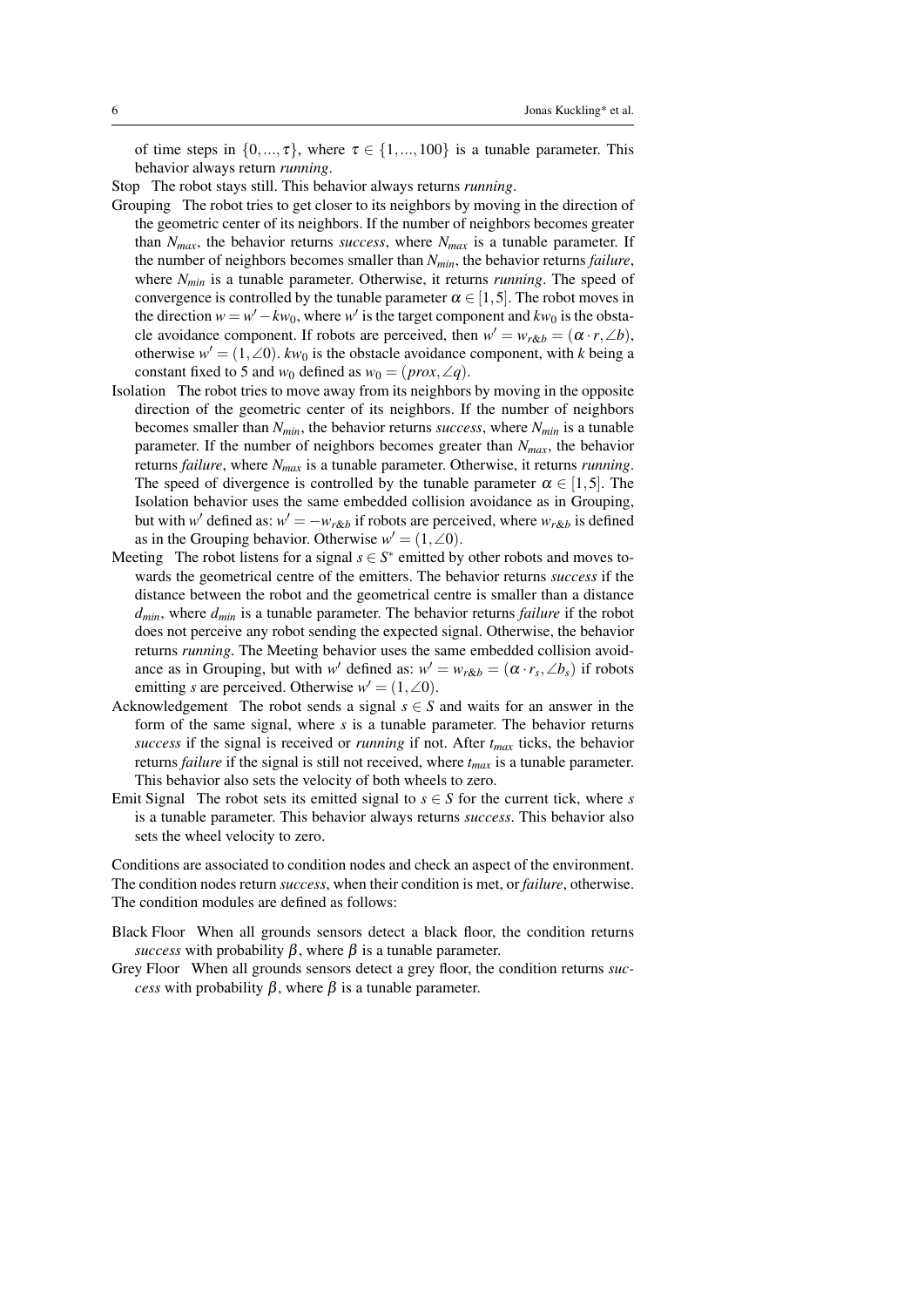

Fig. 1: The possible behavior tree structure for Cedrata. In Cedrata, the top-level node can be any control-flow node. Underneath it the tree can have between one and three nodes, chosen among control-flow nodes, action nodes and condition nodes. If a control-flow node is chosen, then it can have between one and three children, which are either action nodes or condition nodes.

- White Floor When all grounds sensors detect a white floor, the transition is enabled with probability  $β$ , where  $β$  is a tunable parameter.
- Neighborhood Count Returns *success* with probability  $z(n) = \frac{1}{1 + e^{\eta(\xi n)}}$  where *n* is the number of robots in the neighborhood,  $\eta \in [0,20]$  and  $\dot{\xi} \in \{0,1,...,10\}$  are tunable parameters.
- Inverted Neighborhood Count Same as Neighborhood Count but with probability  $1-z(n)$ .
- Fixed Probability Returns *success* with probability  $β$ , where  $β$  is a tunable parameter.
- Receiving Signal Returns *success* if the robot has perceived a neighbor sending *s* ∈ *S* ∗ in the last 10 ticks, where *s* is a tunable parameter.

## 3.3 Architecture

In Cedrata, the optimization process can create a tree that has a maximum of three levels and a maximum of three children per node. The top-level node must be a control-flow node. Nodes of the second level can be control-flow nodes, action nodes or condition nodes. If it is an action node or a condition node, then the node can have no children itself. Not all branches are forced to have the same depth: the top-level node could have some children that are control-flow nodes and some that are action or condition nodes. Nodes on the third level can only be action nodes or condition nodes. The structure of such trees is depicted in Figure 1. The optimization process can choose any control-flow node type to be either a sequence, sequence\*, selector or selector\* node. For a formal definition of these nodes, see Marzinotto et al. [35]. The tree is allowed to have at most four action nodes and four condition nodes. The constraints on the depth and on the number of children implicitly impose that the tree contains no more than four control nodes. These constraints have been chosen to allow similar numbers of action and condition nodes as in Maple.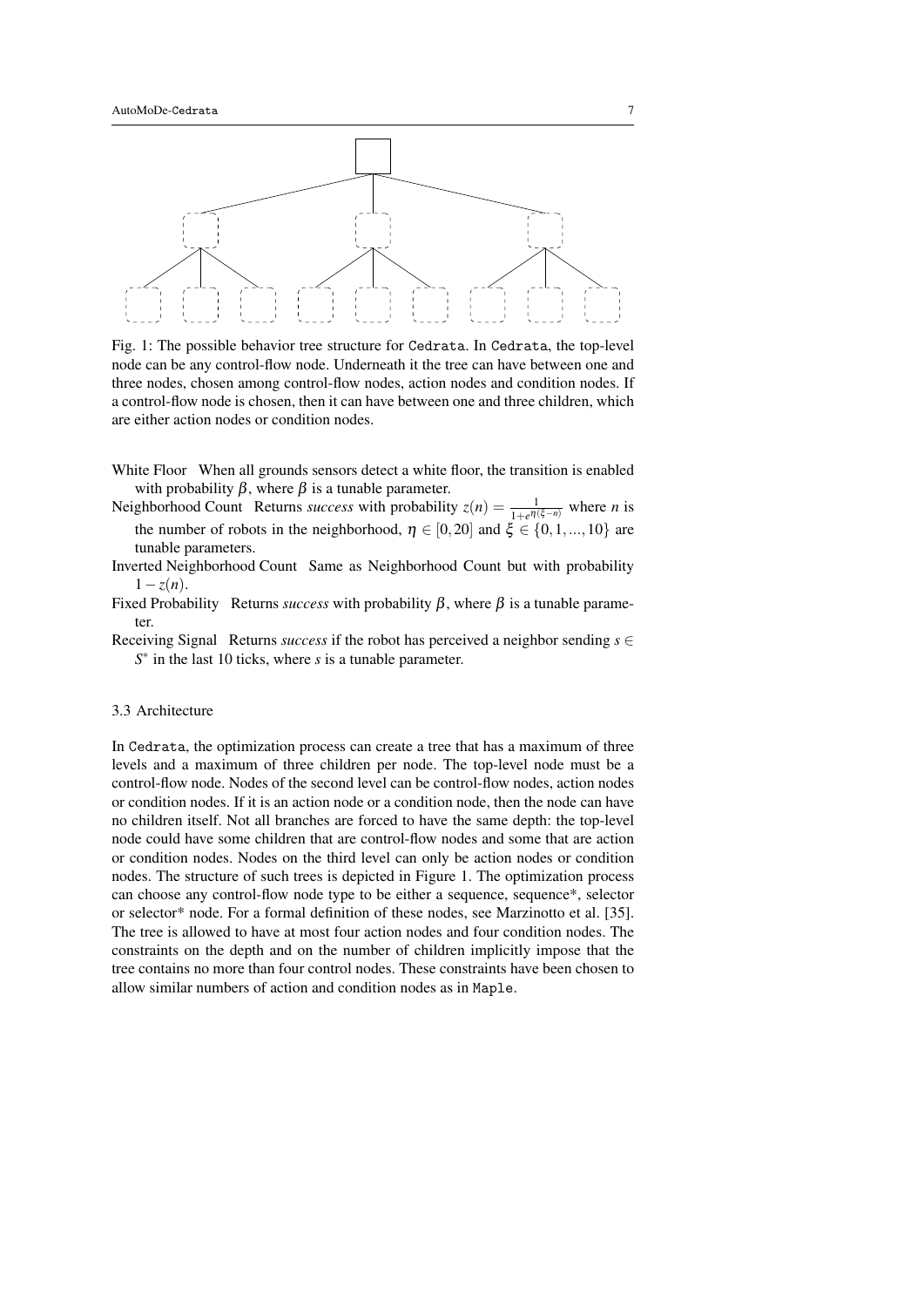

Fig. 2: Layouts of the arena for the missions considered.

## 3.4 Optimization algorithm

The optimization algorithm of Cedrata is Iterated F-race [26]. Iterated F-race works over several iterations, each reminiscent of a race. In each iteration, Iterated F-race samples an initial population of candidate solutions. These candidate solutions are evaluated over an increasing number of instances, in this case different starting positions and orientations of the robots in the mission. If at one point a candidate solution is statistically worse than another one (determined by a Friedman test), it is discarded. By discarding inferior solutions, Iterated F-race frees up the design budget for more promising solutions. The iteration ends if either the allocated budget for this iteration is exhausted or all but a fixed number of candidate solutions are discarded. The next iteration then samples its initial population around the elites of the previous iteration.

#### 4 Experimental setup

In this work, we test Cedrata and related design methods on a set of two missions. The experimental setup is equivalent to the one described in [34], but we describe it again for the convenience of the reader. All code and data is available from the supplementary material [45].

#### 4.1 Missions

We consider two missions: MARKER AGGREGATION and STOP. These missions must be performed in a dodecagonal arena (see Figure 2) and last 250 s.

In MARKER AGGREGATION (see Figure 2a), the robots must aggregate within the dotted area. The area itself is not perceivable to the robots. Instead, a black spot is placed in the middle of the aggregation area that can serve as a marker. The objective function for this mission is the cumulative time that the robots spend within the aggregation area:  $F_{MA} = \sum_{i=0}^{2500} N_A^i$ , where  $N_A^i$  is the number of robots in the aggregation area at time step *i*.

In STOP (see Figure 2b), the robots must find a white spot and then stop as soon as possible. A robot is considered moving, if it has travelled more than 5 mm in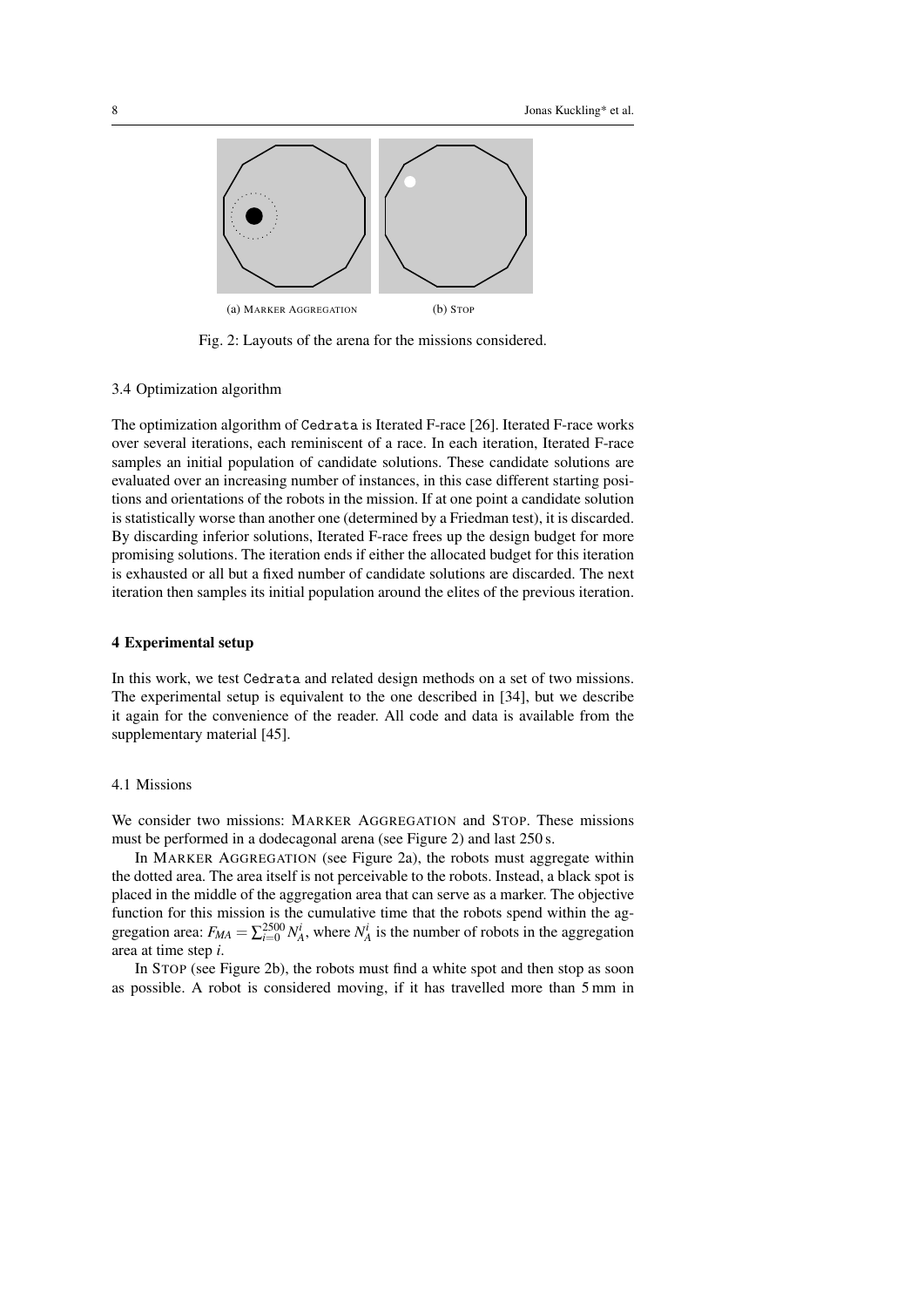| Parameter                             | Genetic Programming  | <b>Grammatical Evolution</b> |
|---------------------------------------|----------------------|------------------------------|
| Initialization                        | half-and-half        | uniform_tree                 |
|                                       |                      |                              |
| Selection strategy                    | tournament selection | truncation                   |
| Tournament size                       | 3                    |                              |
| Selection proportion                  |                      | 50%                          |
| Crossover                             | one-point crossover  | one-point crossover          |
| Population size                       | 25                   | 100                          |
| Number of elites                      | 3                    |                              |
| Crossover probability                 | 0.8                  | 0.9                          |
| Uniform mutation probability          | 0.05                 |                              |
| Shrink mutation probability           | 0.1                  |                              |
| Node replacement mutation probability | 0.5                  |                              |
| Ephemeral mutation probability        | 0.5                  |                              |
| Flip per codon mutation probability   |                      | 0.01                         |
| Codon size                            |                      | 1000                         |

Table 2: Parameters for genetic programming and grammatical evolution. Parameters for genetic programming are adapted from [40] and parameters for grammatical evolution are adapted from [42].

the last time step. The objective function for this mission is reduced for each robot that is not moving at any given time step before the white spot has been found and for each robot that is moving after the white spot has been found and additionally for the time that the swarm needed to discover the white spot:  $F_{Stop} = 100000 (\bar{t}N + \sum_{t=1}^{\bar{t}} \sum_{i=1}^N \bar{I}_i(t) + \sum_{\bar{t}}^{2500} \sum_{i=1}^N I_i(t)),$  where  $\bar{t}$  is the time step during which the white spot was discovered,  $I_i(t)$  is an indicator that a robot *i* has moved in time step *t* and  $\bar{I}_i(t)$  is an indicator that a robot *i* has not moved in time step *t*.

#### 4.2 Design methods

We consider Cedrata, as described in Section 3. As Cedrata had problems in producing communication-based strategies for the mission considered, we performed experiments with additional design methods. The design method Cedrata-GP uses the same constraints as Cedrata, but uses genetic programming [36] as the optimization algorithm. The parameters of this design method are adapted from the work of Jones et al. [40] and summarized in Table 2. We use the genetic programming implementation of the DEAP library [46]. The design method Cedrata-GE is also based on Cedrata, but uses grammatical evolution [37] as the optimization algorithm. We use the grammatical evolution implementation of PonyGE2 [47].

We also performed a number of manual designs. For the manual designs, we asked human designers—with prior experience in swarm robotics, but not with behavior trees—to design control software within the same constraints as Cedrata, that is with the same modules and architecture. The human designers had access to the AutoMoDe Editor [48], a tool that allows the designers to visualize and manipulate the behavior trees and to launch simulations of the designed behavior tree. The human designers received feedback about their designed behavior tree through the objective function and a visual representation of the arena and the behavior of the swarm.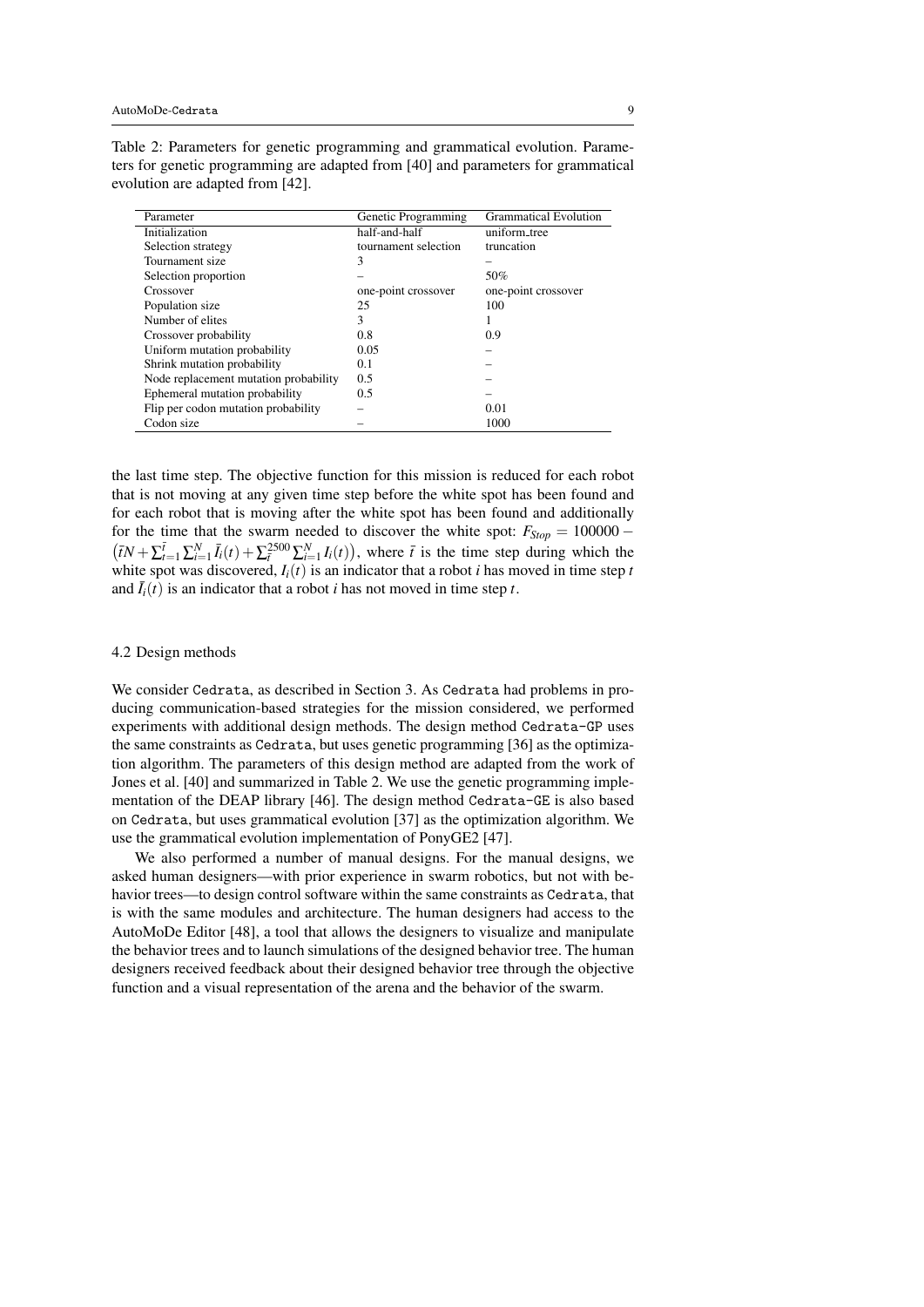

Fig. 3: The reference designs for the two missions. The conditions and actions names have been abbreviated in the following way: Exp: Exploration; Meet: Meeting; ESig: Emit Signal; Bflr: Black Floor; Gflr: Grey Floor; Wflr: White Floor; RSig: Receiving Signal.

Lastly, we include a reference design as an additional point of reference for the reader. These reference designs are not part of the experimental protocol and have been designed by us. They do not aim to be the best performing solutions for each mission but simply to provide a sensible solution. These designs serve to highlight particular strategies that we expected to be discovered in each mission.

#### 4.3 Reference designs

The reference design for the mission MARKER AGGREGATION is shown in Figure 3a. In this design, robots explore the arena until they find the marker. Then, using the signal framework, they will attract their neighbors to the aggregation area.

The reference design for the mission STOP is shown in Figure 3b. In this design, robots will send and forward signals to their neighbors to transmit the information that the white spot has been discovered. If a robot received a signal, it stops; if it does not receive any signal, it explores the arena to find the white spot.

#### 4.4 Protocol

For each mission, Cedrata is executed with different budgets: 20 000, 50 000, 100 000 and 200 000 simulation runs. The budget specifies the number of simulations that the design process is allowed to perform before it returns the best control software produced. Additionally, 10 runs of Cedrata-GP and Cedrata-GE, with a budget of 200 000 simulation runs are performed. For each combination of method, mission and budget, 10 independent runs of the methods are performed, leading to 10 instances of control software. The manual design are done by four human designers per mission, with a maximum design duration of 4 hours.

Simulations are performed in a realistic and physics-based simulation environment, based on the ARGoS simulator [49]. The simulated robots have a real world counter-part, and the simulator has been used in the past with this robotic platform and comparison between simulated performance and real-world performance have been made. In accordance with the consensus in the literature, a realistic noise model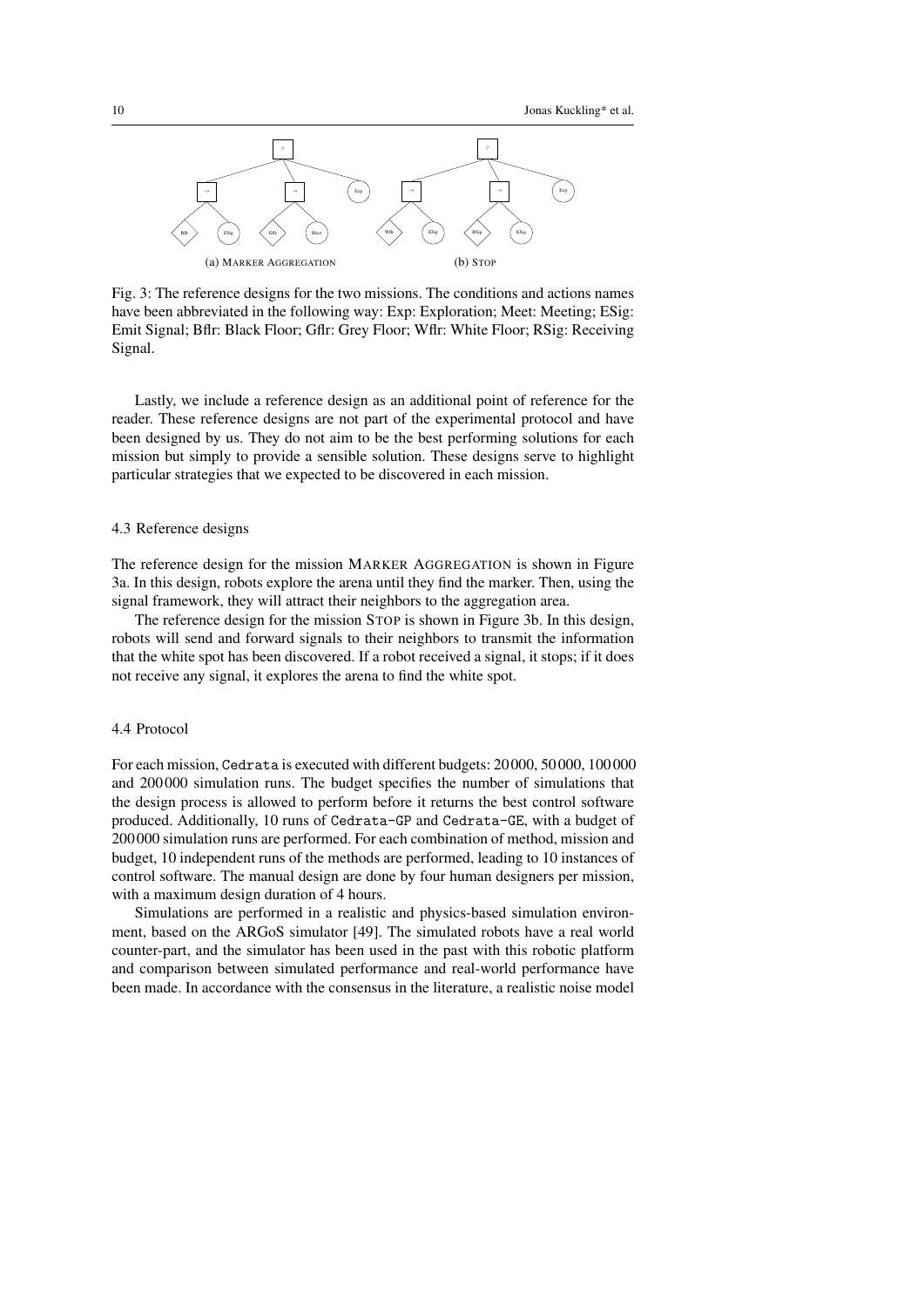Table 3: Design and pseudo-reality noise models

| Sensor/actuator   | design model | pseudo-reality model |
|-------------------|--------------|----------------------|
| Proximity         | 0.05         | 0.05                 |
| Light             | 0.05         | 0.90                 |
| Ground            | 0.05         | 0.05                 |
| Range-and-bearing | 0.85         | 0.90                 |
| Wheels            | 0.05         | 0.15                 |

is applied to the simulation (see Table 3). The generated instances of control software of all designs methods are assessed in pseudo-reality to investigate the impact of the reality gap. Ligot and Birattari [?] have shown that the effect of the reality gap can be mimicked in simulation-only environments, by testing the control software with a different noise model than it was originally designed for.

## 5 Results

In this section, we describe the results obtained by the experimental setup described in Section 4. In the supplementary material [45], we also include an extended study, where we include another method that is based on another reference model which provides us with some additional insights tangential to the work presented here.

Figure 4 shows the results for the missions STOP and MARKER AGGREGATION. Results are shown for both the performance in simulation and pseudo-reality.

Figure 4a shows the development of the performance of Cedrata in the mission MARKER AGGREGATION. There is a clear trend of increasing performance with increasing budget. A detailed investigation of the generated control software reveals that Cedrata develops two general solution strategies: one strategy is based on the communication framework, while the other is not.

In the communication-less strategy (for an example see Figure 5a), the robots explore the arena until they discover the black spot, at which point they usually stop. In the communication-based strategy (see Figure 5b), however, the robots make use of the communication behaviors to quickly aggregate within the target area. The communication-based designs are similar in that regard to the reference design. The performance of Cedrata for each budget then seems to primarily depend on the ratio of the two strategies. Indeed, for design budgets of 20 000 and 50 000 simulation runs, Cedrata only produces control software that uses the communication-less strategy. For a budget of 100 000 simulation runs, Cedrata produces a single solution that follows the communication-based strategy and for a budget of 200 000 simulation runs, four designs make use of that strategy. It appears that the ratio of communication-less to communication-based strategies depends on the available budget. Indeed, as the communication-based strategy requires at least two modules to interact correctly, Iterated F-race is more likely to discover such a combination the more often it samples new solutions, which depends on the number of iterations and therefore the budget.

In Figure 4b, we can see the comparison of performances across all considered design methods. All manual designers found solutions that make use of communication. Their control software performs similar well as the communication-based be-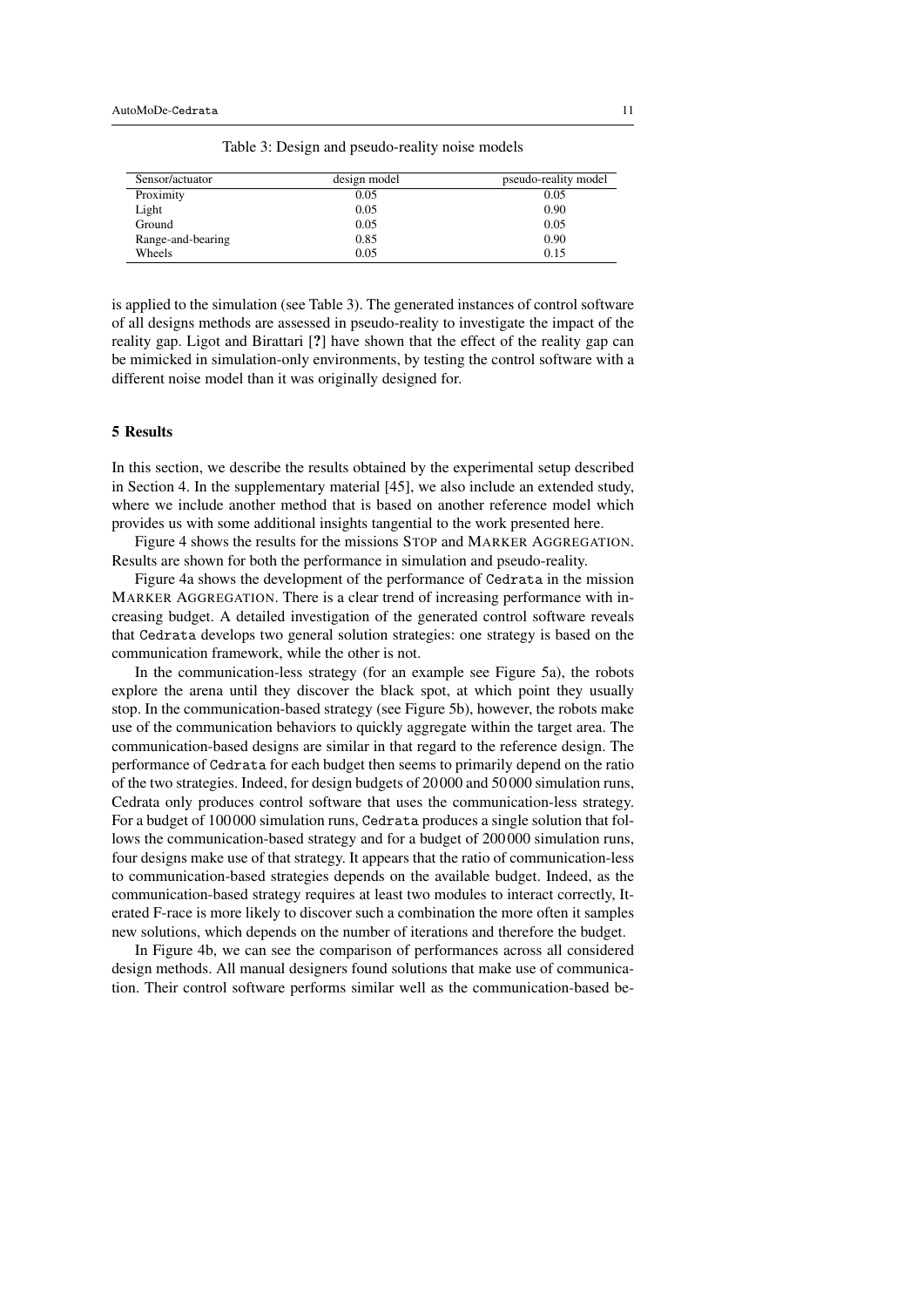

Fig. 4: Results for the mission MARKER AGGREGATION (top) and STOP (bottom). The left plots show the development of the performance over increasing budget for Cedrata. The right plots show the comparison of all design methods under consideration for a budget of 200 000 simulation runs. The thin plots present the results in simulation, the thick plots the results in pseudo-reality.

havior trees generated by Cedrata and better than the reference design, which was not meant to be the best performing solution, but just to highlight the general strategy. The human designers were therefore not only able to discover the strategy but also to find a reasonable tuning for the parameter.

Cedrata-GP and Cedrata-GE both fail to generate any solution making use of the communication modules, even for a budget of 200 000 simulation runs. Interestingly, both design methods generate solutions that, under the right circumstances, perform nearly as good as the best instances of control software generated by Cedrata. However, this appear to be mostly due to the initial starting position favoring quick aggregation within the target zone and in total both Cedrata-GP and Cedrata-GE perform worse than Cedrata.

Figure 4c shows the development of performance over budget for Cedrata in the mission STOP. Unlike in MARKER AGGREGATION, there is no improvement for increasing budgets. Instead, the performance remains relatively stable. Investigation of the generated behavior trees reveals that Cedrata fails to make use of the communication modules for this mission. All generated behavior trees employ a strategy, where the robots are using the Isolation behavior (for an example, see Figure 5c). As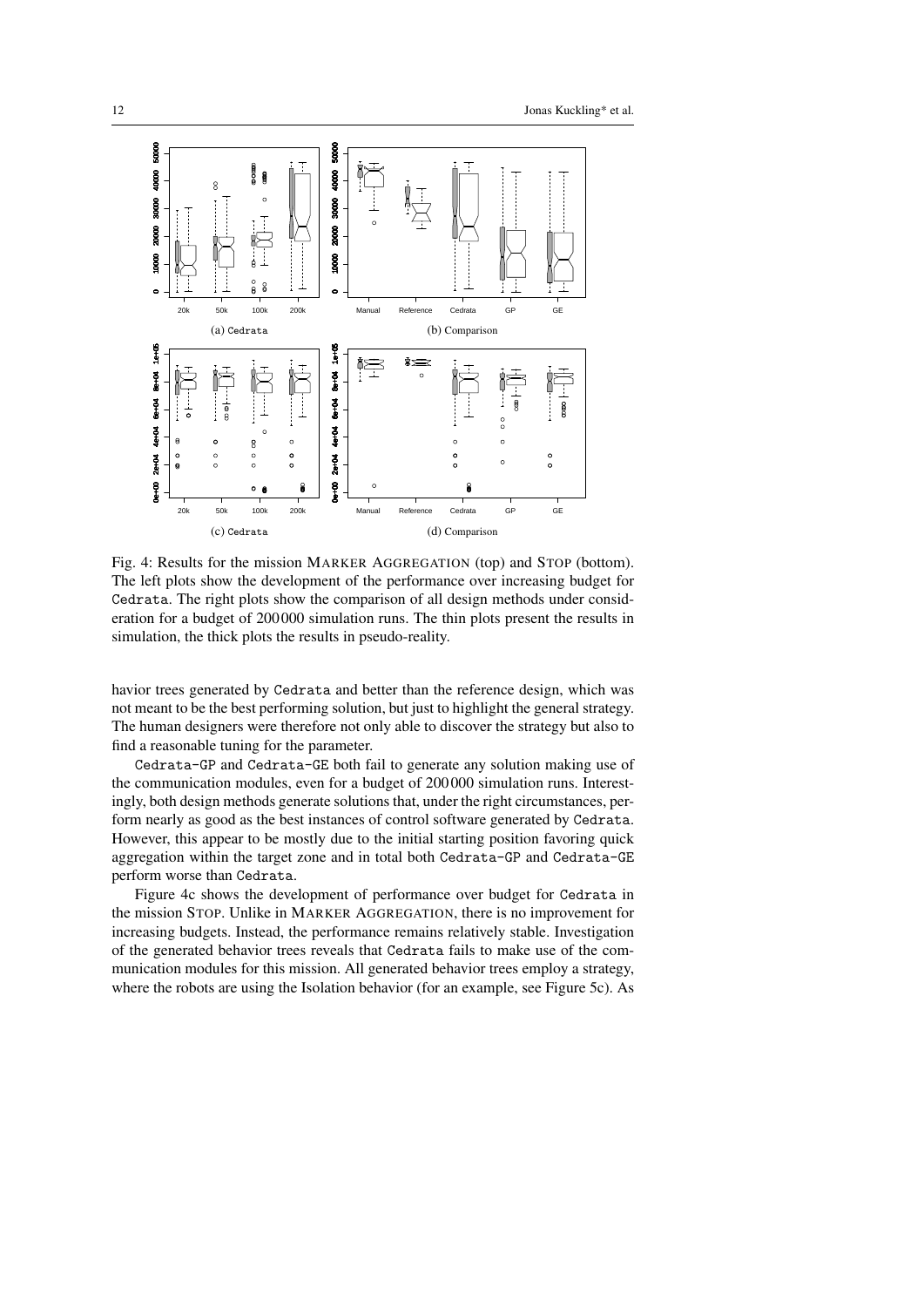

Fig. 5: Typical behavior trees generated by Cedrata.

a result, the swarm expands and with high probability a robot passes over the white spot. At the end of the expansion phase, the robots slow down and move relatively little, often falling below the threshold of 5 mm per time step. Some behavior trees also include an Exploration module for cases when no neighbors are detected.

Figure 4d displays a comparison of the performances of all design methods in the mission STOP. The manual designs, just like the reference design, make use of the communication framework and show the best performance. Both Cedrata-GP and Cedrata-GE find solutions that follow the same Isolation-based strategy as Cedrata and achieve similar performances. For all design methods, there are some runs where the performance is relatively close to 0. Often in these runs, the control software fails to find the white spot.

We made some observations that hold for all considered missions: The first observation is that all design methods show a relatively pseudo-reality gap. That is they experience only a small drop in performance, when assessing the control software in pseudo-reality. We believe that this is a fist indicator that Cedrata and the design methods based on it might transfer well into reality as well. A second observation is that all behavior trees generated by Cedrata, Cedrata-GP and Cedrata-GE contain a large number of modules that will never be ticked by the behavior tree. We believe this to be due to the reduced restriction in the architecture, which allows modules to be easily placed in the tree in a way that ensures they will never receive a tick. The design process has no explicit way of distinguishing necessary and superfluous modules and all techniques that aim at generating new behavior trees (random sampling around elites, cross-overs, mutations) are therefore highly likely to transfer some of the superfluous modules into the newly generated behavior tree. This poses a challenges to the automatic design process. Namely that the design process will spend some resources on tuning these superfluous modules, which have no influence on the behavior of the swarm, thus effectively wasting a part of the allocated budget. Lastly, we observed that the automatic design process had difficulties generating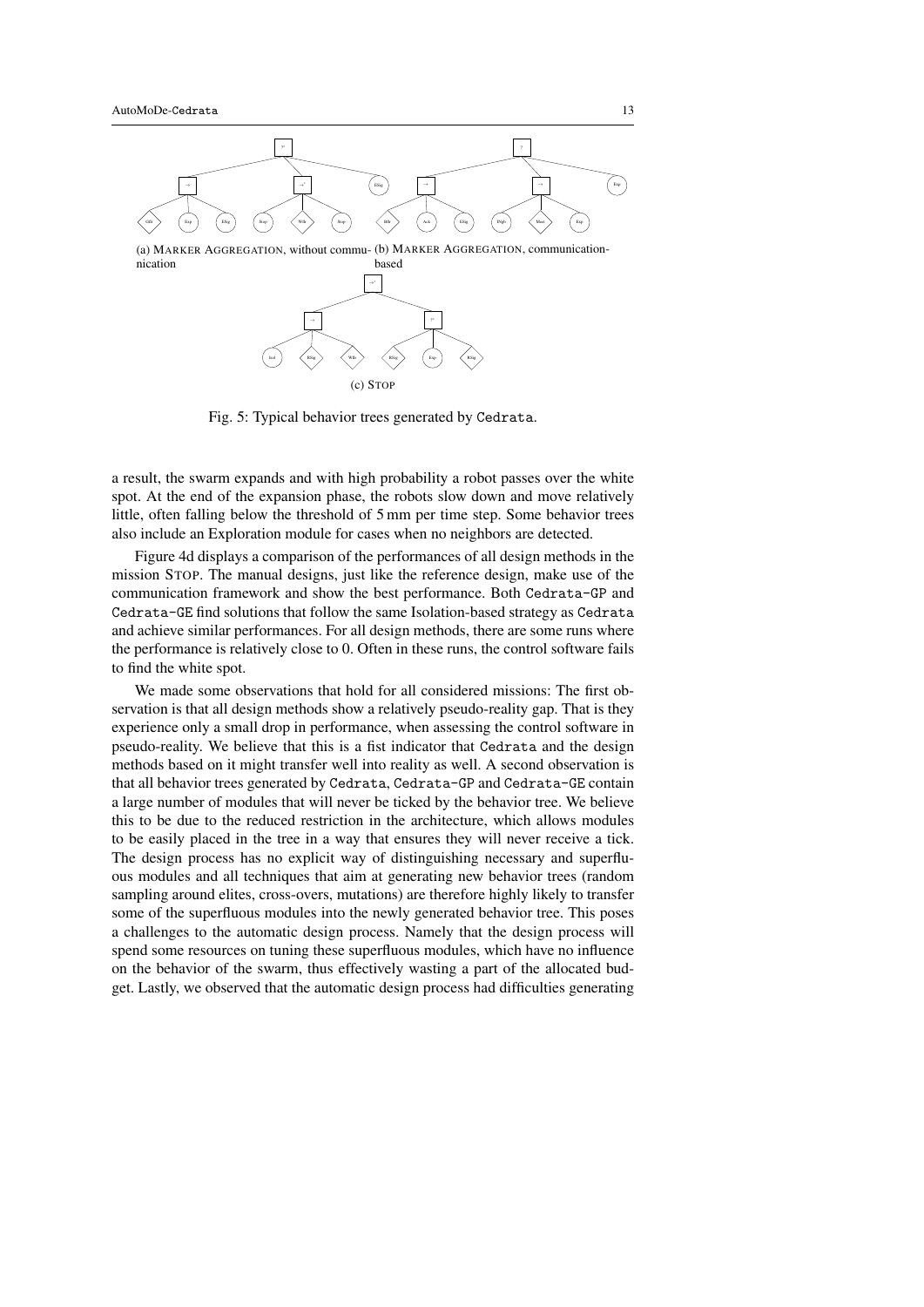communication-based behaviors. In both MARKER AGGREGATION and STOP, the human designers found well performing solutions that made use of the communication framework. Only in MARKER AGGREGATION was Cedrata able to generate at least a few solutions following a similar strategy. Our initial hypothesis was that this might have been caused by some properties of the underlying optimization algorithm, Iterated F-race. We have therefore replaced Iterated F-race with two different optimization algorithms, whose parametrization we have taken from other works of the swarm robotics literature. Unfortunately, both Cedrata-GP and Cedrata-GP appeared to have even greater difficulties generating communication-based behaviors than Cedrata. We believe that this could be due to the fact that communication requires two corresponding modules, a sender and a receiver, while all other strategies can rely on a single module.

## 6 Conclusion

In this work, we have extended AutoMoDe-Cedrata, by implementing two variants Cedrata-GP and Cedrata-GE, based on genetic programming and grammatical evolution. We have investigated the performance of these automatic design methods over a set of two missions and compared them to solutions found by human designers, following the same constraints. The results generated by the human designers show that the modules and constraints of Cedrata are sensible, as the human designers were able to design control software that performed satisfactorily. Furthermore, as the human designers had no prior knowledge of behavior trees, this seems to be an indicator that behavior trees are an intuitive control architecture to design for. The automatic design method Cedrata, on the other hand, was not able to generate communicationbased behaviors. We hypothesized that this might have been due to some property of the optimization algorithm Iterated F-race, and therefore we created Cedrata-GP and Cedrata-GE, two variants of Cedrata that are based on genetic programming and grammatical evolution, respectively. Neither of these two variants was able to generate communication-based strategies either.

For future work, we would like to investigate in more detail how an automatic design process can discover meaningful communication-based strategies. The results of this work indicate that simply tuning the parameters of an optimization algorithm would probably not be enough. One possible approach could be to create an interleaved optimization process. Starting from a minimal communicating solution, we alternate between fixing the sending or the receiving part of the behavior tree and optimizing the remaining part of the tree. Another approach to solve this problem could be cooperative co-evolution. We could possibly create two distinct populations that are given a sending or receiving module respectively. This ensures the existence of communication from the starting population. Subsequent generations could then refine the communication protocol and integrate it with the other modules. Additionally, the results presented here showed that Cedrata and its variants were able to perform satisfactorily also in pseudo-reality. While this is an indicator that the design approaches might cross the reality gap well, we would like to confirm this hypothesis by performing real robot experiments.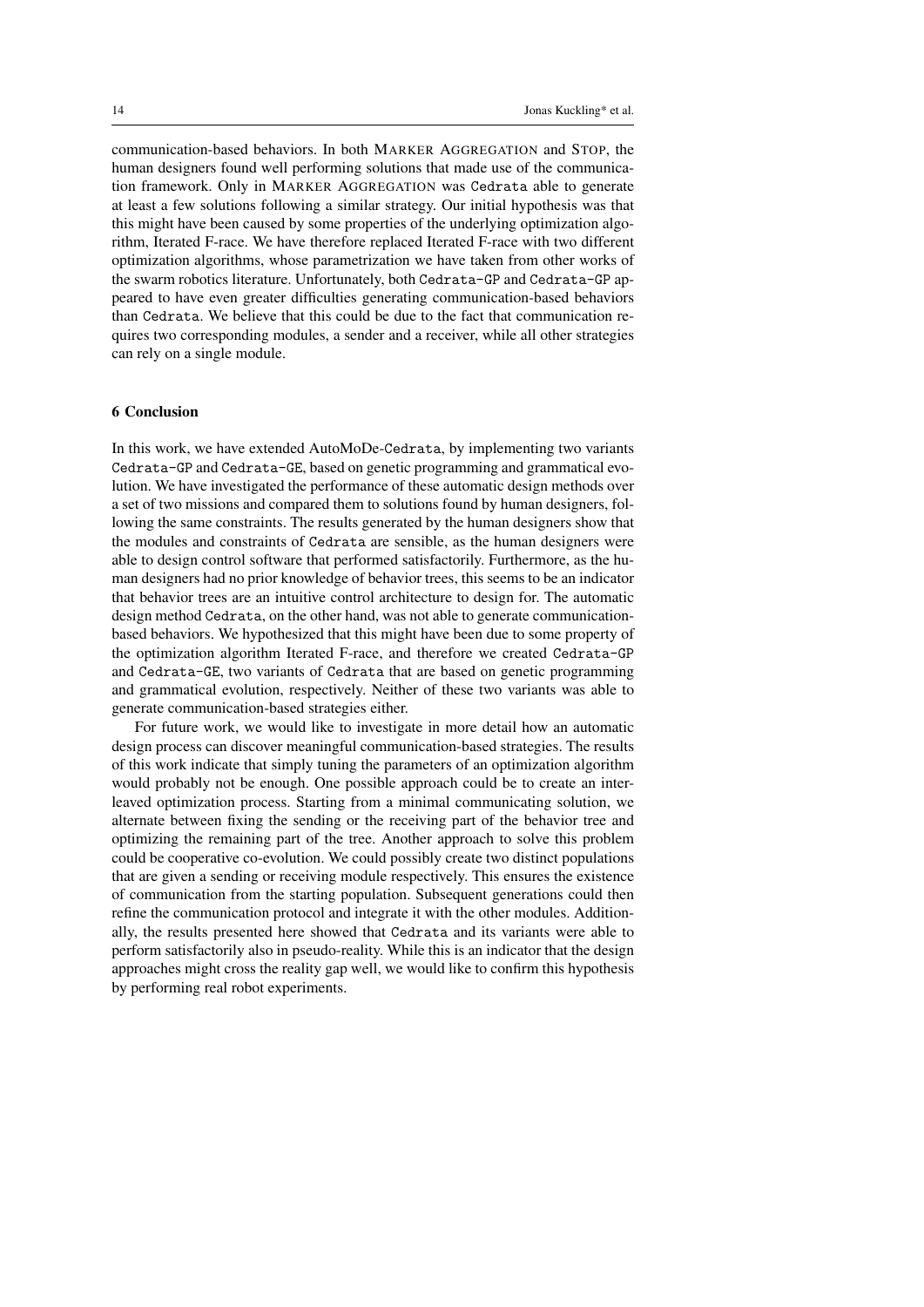## Conflict of interest

The authors declare that they have no conflict of interest.

#### References

- 1. Rubenstein, M., Cornejo, A., Nagpal, R.: Programmable self-assembly in a thousand-robot swarm. Science 345(6198), 795–799 (2014). DOI 10.1126/science.1254295
- 2. Werfel, J., Petersen, K., Nagpal, R.: Designing collective behavior in a termite-inspired robot construction team. Science 343(6172), 754–758 (2014). DOI 10.1126/science.1245842
- 3. Yang, G.Z., Bellingham, J., Dupont, P.E., Fischer, P., Floridi, L., Full, R., Jacobstein, N., Kumar, V., McNutt, M., Merrifield, R., Nelson, B.J., Scassellati, B., Taddeo, M., Taylor, R., Veloso, M., Wang, Z.L., Wood, R.: The grand challenges of Science Robotics. Science Robotics 3(14), eaar7650 (2018). DOI 10.1126/scirobotics.aar7650
- 4. Garattoni, L., Birattari, M.: Autonomous task sequencing in a robot swarm. Science Robotics 3(20), eaat0430 (2018). DOI 10.1126/scirobotics.aat0430
- 5. Slavkov, I., Carrillo-Zapata, D., Carranza, N., Diego, X., Jansson, F., Kaandorp, J., Hauert, S., Sharpe, J.: Morphogenesis in robot swarms. Science Robotics 3(25), eaau9178 (2018). DOI 10.1126/scirobotics.aau9178
- 6. Yu, J., Wang, B., Du, X., Wang, Q., Zhang, L.: Ultra-extensible ribbon-like magnetic microswarm. Nature Communications 9(1), 3260 (2018). DOI 10.1038/s41467-018-05749-6
- 7. Li, S., Batra, R., Brown, D., Chang, H.D., Ranganathan, N., Hoberman, C., Rus, D., Lipson, H.: Particle robotics based on statistical mechanics of loosely coupled components. Nature 567(7748), 361–365 (2019). DOI 10.1038/s41586-019-1022-9
- 8. Xie, H., Sun, M., Fan, X., Lin, Z., Chen, W., Wang, L., Dong, L., He, Q.: Reconfigurable magnetic microrobot swarm: multimode transformation, locomotion, and manipulation. Science Robotics 4(28), eaav8006 (2019). DOI 10.1126/scirobotics.aav8006
- 9. Dorigo, M., Theraulaz, G., Trianni, V.: Reflections on the future of swarm robotics. Science Robotics 5, eabe4385 (2020). DOI 10.1126/scirobotics.abe4385
- 10. Birattari, M., Ligot, A., Hasselmann, K.: Disentangling automatic and semi-automatic approaches to the optimization-based design of control software for robot swarms. Nature Machine Intelligence 2(9), 494–499 (2020). DOI 10.1038/s42256-020-0215-0
- 11. Hasselmann, K., Ligot, A., Ruddick, J., Birattari, M.: Empirical assessment and comparison of neuroevolutionary methods for the automatic off-line design of robot swarms. Nature Communications 12, 4345 (2021). DOI 10.1038/s41467-021-24642-3
- 12. Dorigo, M., Birattari, M., Brambilla, M.: Swarm robotics. Scholarpedia 9(1), 1463 (2014). DOI 10.4249/scholarpedia.1463
- 13. Birattari, M., Ligot, A., Bozhinoski, D., Brambilla, M., Francesca, G., Garattoni, L., Garzón Ramos, D., Hasselmann, K., Kegeleirs, M., Kuckling, J., Pagnozzi, F., Roli, A., Salman, M., Stützle, T.: Automatic off-line design of robot swarms: a manifesto. Frontiers in Robotics and AI 6, 59 (2019). DOI 10.3389/frobt.2019.00059
- 14. Hamann, H., Wörn, H.: A framework of space–time continuous models for algorithm design in swarm robotics. Swarm Intelligence 2(2–4), 209–239 (2008). DOI 10.1007/s11721-008-0015-3
- 15. Kazadi, S.: Model independence in swarm robotics. International Journal of Intelligent Computing and Cybernetics 2(4), 672–694 (2009). DOI 10.1108/17563780911005836
- 16. Berman, S., Kumar, V., Nagpal, R.: Design of control policies for spatially inhomogeneous robot swarms with application to commercial pollination. In: 2011 IEEE International Conference on Robotics and Automation (ICRA), pp. 378–385. IEEE, Piscataway, NJ, USA (2011). DOI 10.1109/ICRA.2011.5980440
- 17. Beal, J., Dulman, S., Usbeck, K., Viroli, M., Correll, N.: Organizing the aggregate: languages for spatial computing. In: M. Marjan (ed.) Formal and Practical Aspects of Domain-Specific Languages: Recent Developments, pp. 436–501. IGI Global, Hershey, PA, USA (2012). DOI 10.4018/978-1- 4666-2092-6.ch016
- 18. Brambilla, M., Brutschy, A., Dorigo, M., Birattari, M.: Property-driven design for swarm robotics: a design method based on prescriptive modeling and model checking. ACM Transactions on Autonomous Adaptive Systems 9(4), 17:1–17:28 (2014). DOI 10.1145/2700318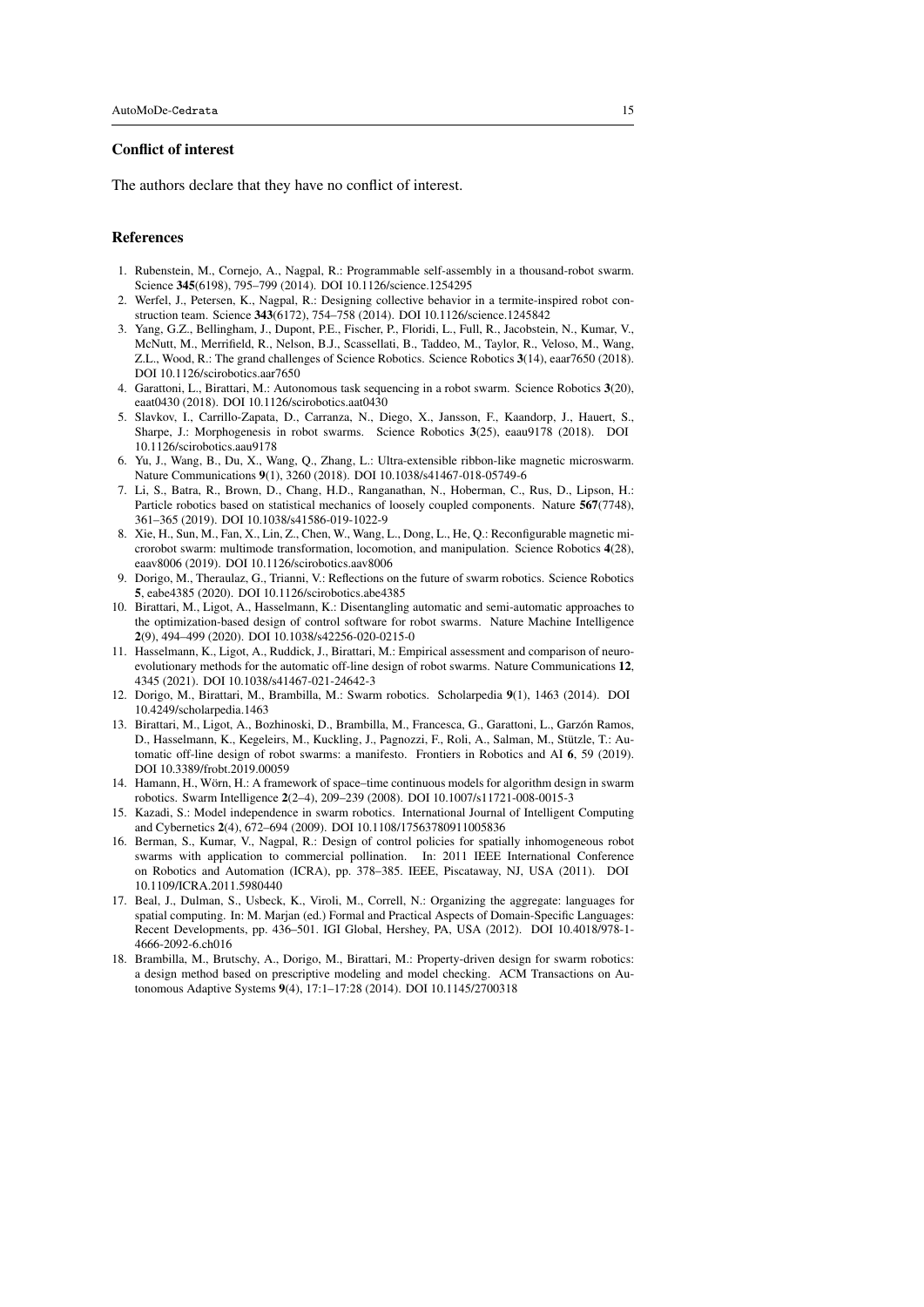- 19. Reina, A., Valentini, G., Fernandez-Oto, C., Dorigo, M., Trianni, V.: A design pattern for decentralised ´ decision making. PLOS ONE 10(10), e0140950 (2015). DOI 10.1371/journal.pone.0140950
- 20. Lopes, Y.K., Trenkwalder, S.M., Leal, A.B., Dodd, T.J., Groß, R.: Supervisory control theory applied to swarm robotics. Swarm Intelligence 10(1), 65–97 (2016). DOI 10.1007/s11721-016-0119-0
- 21. Pinciroli, C., Beltrame, G.: Buzz: a programming language for robot swarms. IEEE Software 33(4), 97–100 (2016). DOI 10.1109/MS.2016.95
- 22. Hamann, H.: Swarm robotics: a formal approach. Springer, Cham, Switzerland (2018). DOI 10.1007/978-3-319-74528-2
- 23. Brambilla, M., Ferrante, E., Birattari, M., Dorigo, M.: Swarm robotics: a review from the swarm engineering perspective. Swarm Intelligence 7(1), 1–41 (2013). DOI 10.1007/s11721-012-0075-2
- 24. Francesca, G., Birattari, M.: Automatic design of robot swarms: achievements and challenges. Frontiers in Robotics and AI 3(29), 1–9 (2016). DOI 10.3389/frobt.2016.00029
- 25. Francesca, G., Brambilla, M., Brutschy, A., Trianni, V., Birattari, M.: AutoMoDe: a novel approach to the automatic design of control software for robot swarms. Swarm Intelligence 8(2), 89–112 (2014). DOI 10.1007/s11721-014-0092-4
- 26. López-Ibáñez, M., Dubois-Lacoste, J., Pérez Cáceres, L., Birattari, M., Stützle, T.: The irace package: iterated racing for automatic algorithm configuration. Operations Research Perspectives 3, 43–58 (2016). DOI 10.1016/j.orp.2016.09.002
- 27. Francesca, G., Brambilla, M., Brutschy, A., Garattoni, L., Miletitch, R., Podevijn, G., Reina, A., Soleymani, T., Salvaro, M., Pinciroli, C., Mascia, F., Trianni, V., Birattari, M.: AutoMoDe-Chocolate: automatic design of control software for robot swarms. Swarm Intelligence 9(2–3), 125–152 (2015). DOI 10.1007/s11721-015-0107-9
- 28. Hasselmann, K., Birattari, M.: Modular automatic design of collective behaviors for robots endowed with local communication capabilities. PeerJ Computer Science 6, e291 (2020). DOI 10.7717/peerics.291
- 29. Garzón Ramos, D., Birattari, M.: Automatic design of collective behaviors for robots that can display and perceive colors. Applied Sciences 10(13), 4654 (2020). DOI 10.3390/app10134654
- 30. Ligot, A., Hasselmann, K., Birattari, M.: AutoMoDe-Arlequin: neural networks as behavioral modules for the automatic design of probabilistic finite state machines. In: M. Dorigo, T. Stützle, M.J. Blesa, C. Blum, H. Hamann, M.K. Heinrich, V. Strobel (eds.) Swarm Intelligence: 12th International Conference, ANTS 2020, *Lecture Notes in Computer Science*, vol. 12421, pp. 109–122. Springer, Cham, Switzerland (2020). DOI 10.1007/978-3-030-60376-2 21
- 31. Salman, M., Ligot, A., Birattari, M.: Concurrent design of control software and configuration of hardware for robot swarms under economic constraints. PeerJ Computer Science 5, e221 (2019). DOI 10.7717/peerj-cs.221
- 32. Kuckling, J., Ubeda Arriaza, K., Birattari, M.: AutoMoDe-IcePop: automatic modular design of control software for robot swarms using simulated annealing. In: B. Bogaerts, G. Bontempi, P. Geurts, N. Harley, B. Lebichot, T. Lenaerts, G. Louppe (eds.) Artificial Intelligence and Machine Learning: BNAIC 2019, BENELEARN 2019, *Communications in Computer and Information Science*, vol. 1196, pp. 3–17. Springer, Cham, Switzerland (2020)
- 33. Ligot, A., Kuckling, J., Bozhinoski, D., Birattari, M.: Automatic modular design of robot swarms using behavior trees as a control architecture. PeerJ Computer Science 6, e314 (2020). DOI 10.7717/peerj-cs.314
- 34. Kuckling, J., van Pelt, V., Birattari, M.: Automatic modular design of behavior trees for robot swarms with communication capabilities. In: P.A. Castillo, J.L. Jiménez Laredo (eds.) Applications of Evolutionary Computation: 24th International Conference, EvoApplications 2021, *Lecture Notes in Computer Science*, vol. 12694, pp. 130–145. Springer, Cham, Switzerland (2021). DOI 10.1007/978-3- 030-72699-7.9
- 35. Marzinotto, A., Colledanchise, M., Smith, C., Ogren, P.: Towards a unified behavior trees framework ¨ for robot control. In: 2014 IEEE International Conference on Robotics and Automation (ICRA), pp. 5420–5427. IEEE, Piscataway, NJ, USA (2014). DOI 10.1109/ICRA.2014.6907656
- 36. Koza, J.R.: Genetic programming: on the programming of computers by means of natural selection, first edn. MIT Press, Cambridge, MA, USA (1992). A Bradford Book
- 37. O'Neill, M., Ryan, C.: Grammatical Evolution: Evolutionary Automatic Programming in an Arbitrary Language, first edn. Genetic Programming Series. Springer, Boston, MA, USA (2003). DOI 10.1007/978-1-4615-0447-4
- 38. Isla, D.: Handling complexity in the Halo 2 AI. In: Game Developers Conference, GDC 2005, vol. 12. Game Developers Conference (GDC), London, United Kingdom (2005)